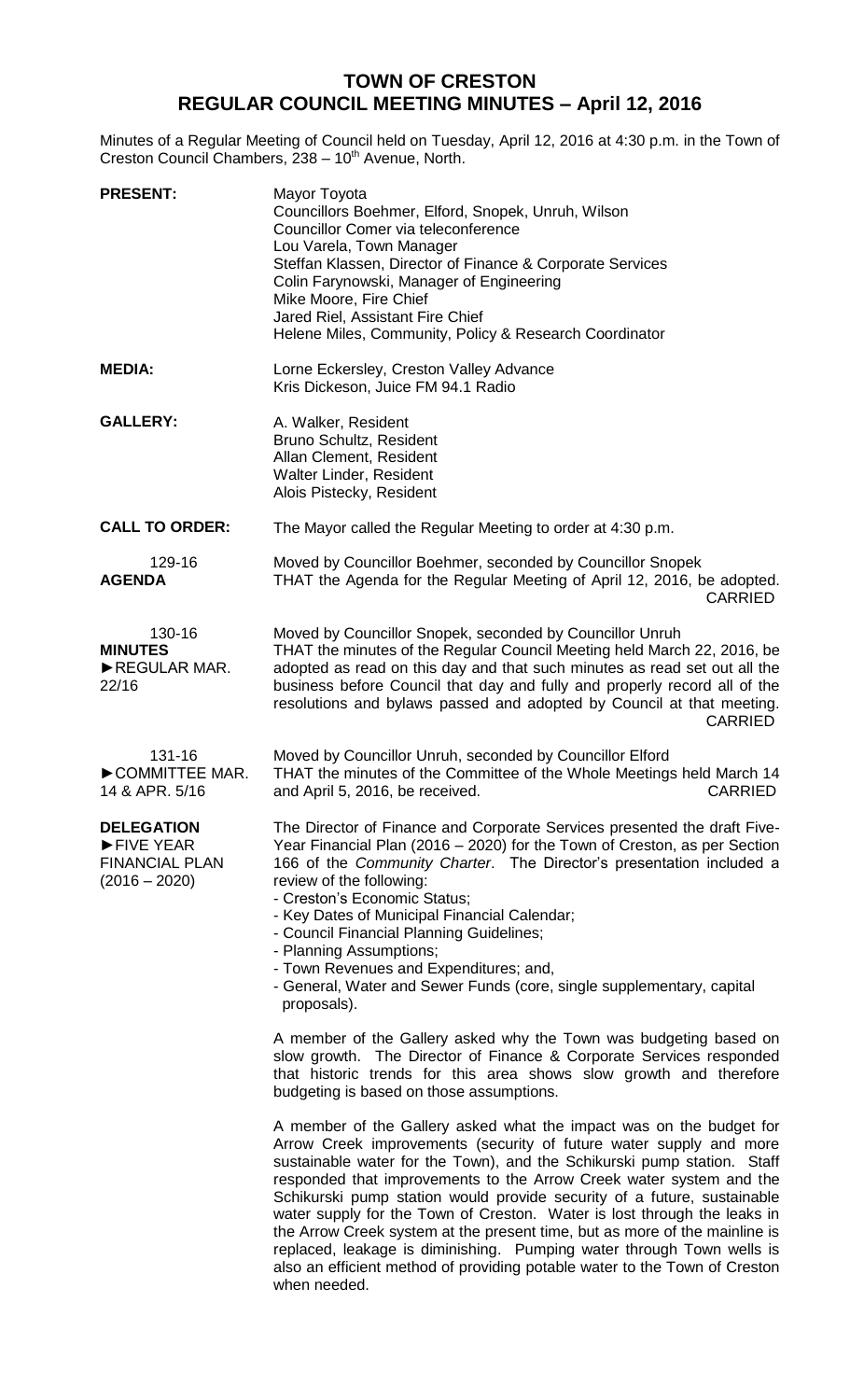Mayor Toyota thanked the Director of Finance and Corporate Services for his presentation.

**COUNCIL COMMITTEE** 132-16 ►APRIL 5/16 MTG RECOMMENDATIONS ►FUNDING FOR ECONOMIC DEV. OFFICER POSITION Moved by Councillor Snopek, seconded by Councillor Wilson THAT Council Committee Recommendations No. 1 and 2, from the April 5, 2016 Regular Committee of the Whole Meeting, be adopted as follows: **RECOMMENDATION NO. 1:** THAT independent of Regional District of Central Kootenay Service 108, the Town of Creston extend an invitation to Regional District Areas A, B and C, Kootenay Employment Services, and the Lower Kootenay Band, to partner with the Town of Creston in submitting an application under the BC Rural Dividend Program, for grant funding with respect to an Economic Development Officer position. **►**TOURISM PLAN **RECOMMENDATION NO. 2:** THAT the Town Manager is authorized to invite representatives from Kootenay Rockies Tourism, Destination BC and the Regional Manager, Kootenay, Regional Economic Operations Branch, Economic Development Division, Ministry of Jobs, Tourism & Skills Training, to make a presentation on tourism planning and hotel taxes, to the Committee of the Whole at a special meeting to be held on May 10, 2016 in Town Hall Council Chambers; AND FURTHER, THAT invitations to attend the May 10, 2016 Special Committee of the Whole meeting, be extended to the Lower Kootenay Band, the Creston Valley Chamber of Commerce, the Crawford Bay Chamber of Commerce and Regional District of Central Kootenay Directors for Areas A, B and C. CARRIED 133-16 ►FIVE-YEAR FINANCIAL PLAN (2016-2020) Moved by Councillor Wilson, seconded by Councillor Unruh THAT the presentation by the Director of Finance and Corporate Services, regarding the draft Five-Year Financial Plan (2016 – 2020) for the Town of Creston, as per Section 166 of the *Community Charter*, be received. CARRIED 134-16 ►C-2-C FORUM INTAKE Moved by Councillor Elford, seconded by Councillor Unruh THAT Ltr #243 from the Union of BC Municipalities, regarding the 2016- 2017 intake for Community to Community Forum applications, be received; AND FURTHER, THAT staff is authorized to submit an application to the Union of BC Municipalities, for a Community to Community (C2C) Forum between the Town of Creston and the Lower Kootenay Band Councils, under the 2016-2017 Intake. CARRIED 135-16 ►RQST USE OF LAND SOUTH OF MILLENNIUM PARK Moved by Councillor Elford, seconded by Councillor Unruh THAT Ltr #210 from the Creston Valley Blossom Festival Association, requesting use of Town property, be received; AND FURTHER, THAT Council authorizes the use of the vacant Town owned land south of Millennium Park for youth events on Saturday, May 21, 2016, for the Annual Blossom Festival celebrations. CARRIED 136-16 ►RQST EXTENSION TO CLOSING HOURS RE MILLENNIUM PARK & WAIVE FEE Moved by Councillor Boehmer, seconded by Councillor Elford THAT Ltr #233 from the Creston Valley Blossom Festival Association, requesting an extension for the closing hours for Millennium Park and waiver of booking fee, be received; AND FURTHER, THAT Council approves and the extension of the closing hours for Millennium Park on May 20, 2016 to 11:00 p.m., and waives the \$150.00 closed booking fee for May 20, 2016 for the Creston Valley Blossom Festival Association, to accommodate the annual Teen Dance. CARRIED 137-16 ►MAYORS' CAUCUS Moved by Councillor Wilson, seconded by Councillor Boehmer THAT Ltr #178 from the Mayors' Caucus, regarding a meeting on May 1 to 3, 2016, be received; AND FURTHER, THAT Mayor Toyota is authorized to attend the Mayors' Caucus meeting in Fort St. John, BC from May 1 to 3, 2016, with expenses paid as per Policy. CARRIED 138-16 ►HOCKEY PROGRAM ADVERTISING Moved by Councillor Unruh, seconded by Councillor Wilson THAT Ltr #240 from the Creston Valley Thunder Cats, regarding advertising in the 2016-17 Hockey Program, be received; AND FURTHER, THAT Council approves advertising in the 2016-17 Creston Valley Thunder Cats Hockey Program, in the amount of \$1,625.00.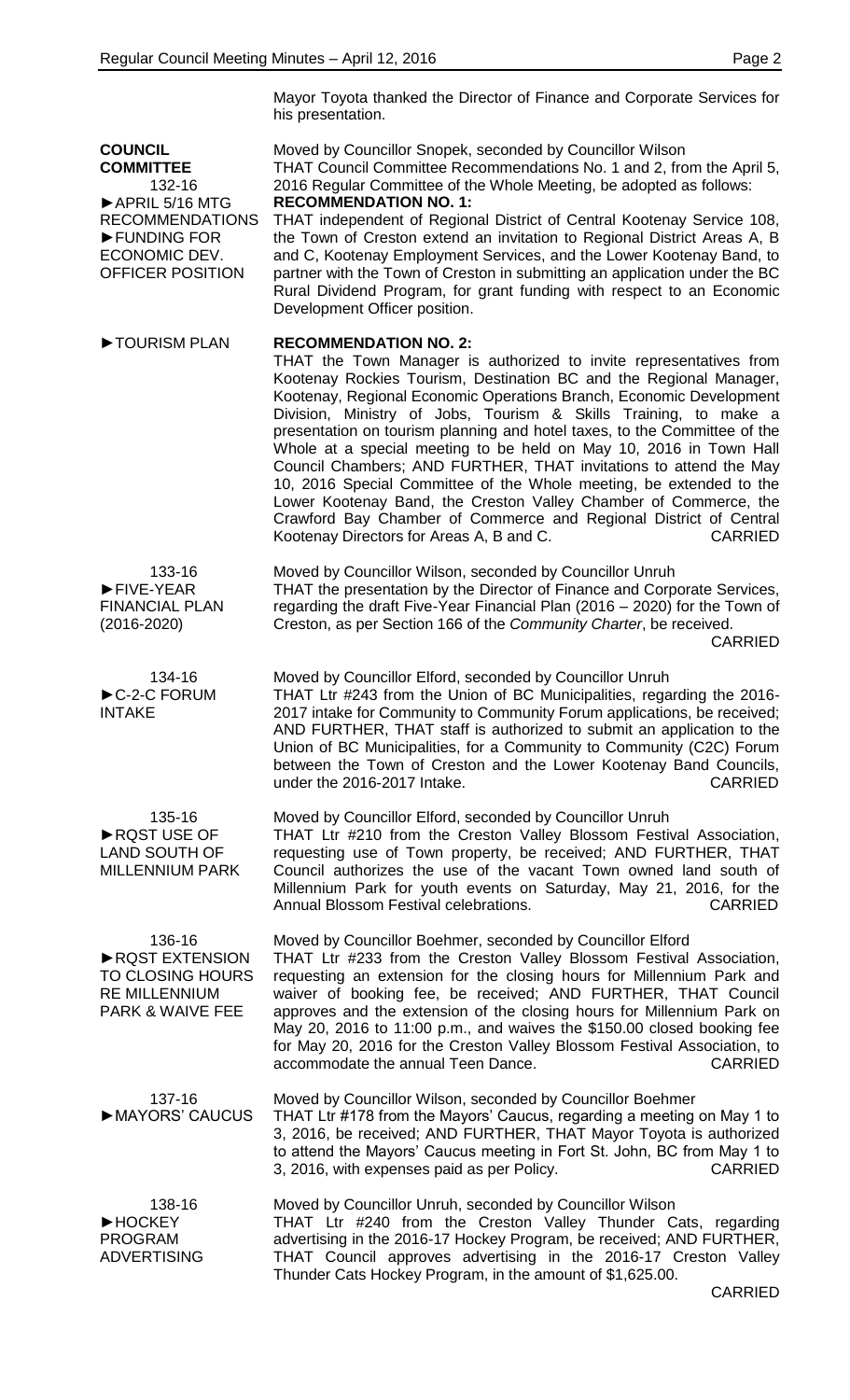| 139-16<br>CONTRACT RE<br><b>WWTP SLUDGE</b><br><b>REMOVAL</b>                     | Moved by Councillor Unruh, seconded by Councillor Elford<br>THAT Ltr #247 from the Director of Municipal Services, regarding land<br>application with respect to sludge removal at the Wastewater Treatment<br>Plant, be received; AND FURTHER, THAT Council authorizes staff to<br>renew the agreement with Gudjonson Farms (contractor) to seed, grow<br>and harvest suitable agricultural crops on the land legally described as<br>Block 42, District Lot 9555, Kootenay Land District REF MAP B40 and Lot<br>9, Plan NEP1859, District Lot 13566, Kootenay Land District, for the years<br>2016 and 2017, based on the same terms and conditions as the 2015<br>agreement and at no cost to the Town of Creston, noting that should the<br>Town require the land at any time for sludge application, there shall be no<br>financial compensation to the contractor by the Town of Creston, for the<br><b>CARRIED</b><br>loss of crops, etc. |
|-----------------------------------------------------------------------------------|--------------------------------------------------------------------------------------------------------------------------------------------------------------------------------------------------------------------------------------------------------------------------------------------------------------------------------------------------------------------------------------------------------------------------------------------------------------------------------------------------------------------------------------------------------------------------------------------------------------------------------------------------------------------------------------------------------------------------------------------------------------------------------------------------------------------------------------------------------------------------------------------------------------------------------------------------|
| 140-16<br>$\blacktriangleright$ UBCM<br><b>SCHOLARSHIP</b>                        | Moved by Councillor Unruh, seconded by Councillor Wilson<br>THAT Ltr #220 from the Executive Assistant, regarding the UBCM<br>Commemorative Scholarship Program, be received; AND FURTHER,<br>THAT Council endorses an application to the Board of Examiners and the<br>Ministry of Community, Sport and Cultural Development, by the<br>Community, Policy and Research Coordinator for financial assistance<br>through the Union of BC Municipalities' Commemorative Scholarship<br>Program and Jeff McKelvey Scholarship Program, with respect to<br>attendance at a MATI course in 2016, i.e. MATI Community Planning.<br><b>CARRIED</b>                                                                                                                                                                                                                                                                                                      |
| 141-16<br>COUNCIL<br>PROCEDURE BYLAW<br>AMEND. RE COUNCIL<br><b>MEETING TIMES</b> | Moved by Councillor Wilson, seconded by Councillor Boehmer<br>THAT Ltr #221 from the Executive Assistant, regarding Council meeting<br>times, be received; THAT Resolution No. 31-16 from the January 12, 2016<br>Regular meeting, be rescinded; THAT effective May 1 <sup>st</sup> , 2016, all Council<br>and Committee of the Whole Regular meetings commence at 4:00 p.m.,<br>followed by the Council or Committee Closed meetings; AND FURTHER,<br>THAT staff is authorized to bring forward an amendment to Council<br>Procedures Bylaw No. 1647, 2006 to reflect this change, for Council's<br>consideration.<br><b>CARRIED</b>                                                                                                                                                                                                                                                                                                            |
| 142-16<br>RESCIND<br><b>READINGS - BYLAW</b><br>#1827, 2015                       | Moved by Councillor Snopek, seconded by Councillor Comer<br>THAT Ltr #215 from the Director of Municipal Services, regarding Zoning<br>Amendment Bylaw No. 1827, 2015, be received; AND FURTHER, THAT<br>Resolution No. 371-15 from the September 8, 2015 Regular meeting, be<br>rescinded, which gave two readings to Zoning Amendment Bylaw No.<br>1827, 2015 with respect to $227 - 12th$ Avenue North, Creston.<br>CARRIED                                                                                                                                                                                                                                                                                                                                                                                                                                                                                                                   |
| 143-16<br>WATER RATES &<br><b>REGS. BYLAW</b>                                     | Moved by Councillor Unruh, seconded by Councillor Boehmer<br>THAT Ltr #246 from the Manager of Engineering, regarding amendments<br>to Water Rates and Regulations Bylaw No. 1439, be received; AND<br>FURTHER, THAT Council consider three readings to Water Rates and<br>Regulations Amendment Bylaw No. 1841, 2016 at the April 12, 2016<br>CARRIED<br>Regular meeting.                                                                                                                                                                                                                                                                                                                                                                                                                                                                                                                                                                       |
| 144-16<br>BYLAW NOTICE<br><b>ENFORCEMENT</b><br><b>BYLAW AMEND.</b>               | Moved by Councillor Snopek, seconded by Councillor Boehmer<br>THAT Ltr #244 from the Community, Policy and Research Coordinator,<br>regarding amendments to the Bylaw Notice Enforcement Bylaw, be<br>received; AND FURTHER, THAT Council consider three readings to Bylaw<br>Notice Enforcement Amendment Bylaw No. 1842, 2016 at the April 12,<br>2016 Regular meeting.<br><b>CARRIED</b>                                                                                                                                                                                                                                                                                                                                                                                                                                                                                                                                                      |
| 145-16<br>SD#8 LONG<br><b>RANGE FACILITY</b><br><b>PLAN</b>                       | Moved by Councillor Boehmer, seconded by Councillor Wilson<br>THAT the Mayor write the Board of Directors for School District No. 8<br>(Kootenay Lake), requesting a meeting as soon as possible to discuss the<br>proposed closure of the Creston Education Centre.<br><b>CARRIED</b>                                                                                                                                                                                                                                                                                                                                                                                                                                                                                                                                                                                                                                                           |
| <b>BYLAWS</b><br>146-16<br>BYLAW 1841<br>$(1^{ST}$ & $2^{ND}$ RDGS)               | Moved by Councillor Elford, seconded by Councillor Unruh<br>THAT Water Rates and Regulations Amendment Bylaw No. 1841, 2016,<br>be read a first time by title, second time by content.<br><b>CARRIED</b>                                                                                                                                                                                                                                                                                                                                                                                                                                                                                                                                                                                                                                                                                                                                         |
| 147-16<br>BYLAW 1841<br>$(3^{RD}$ RDG)                                            | Moved by Councillor Snopek, seconded by Councillor Boehmer<br>THAT Water Rates and Regulations Amendment Bylaw No. 1841, 2016,<br>be read a third time.<br><b>CARRIED</b>                                                                                                                                                                                                                                                                                                                                                                                                                                                                                                                                                                                                                                                                                                                                                                        |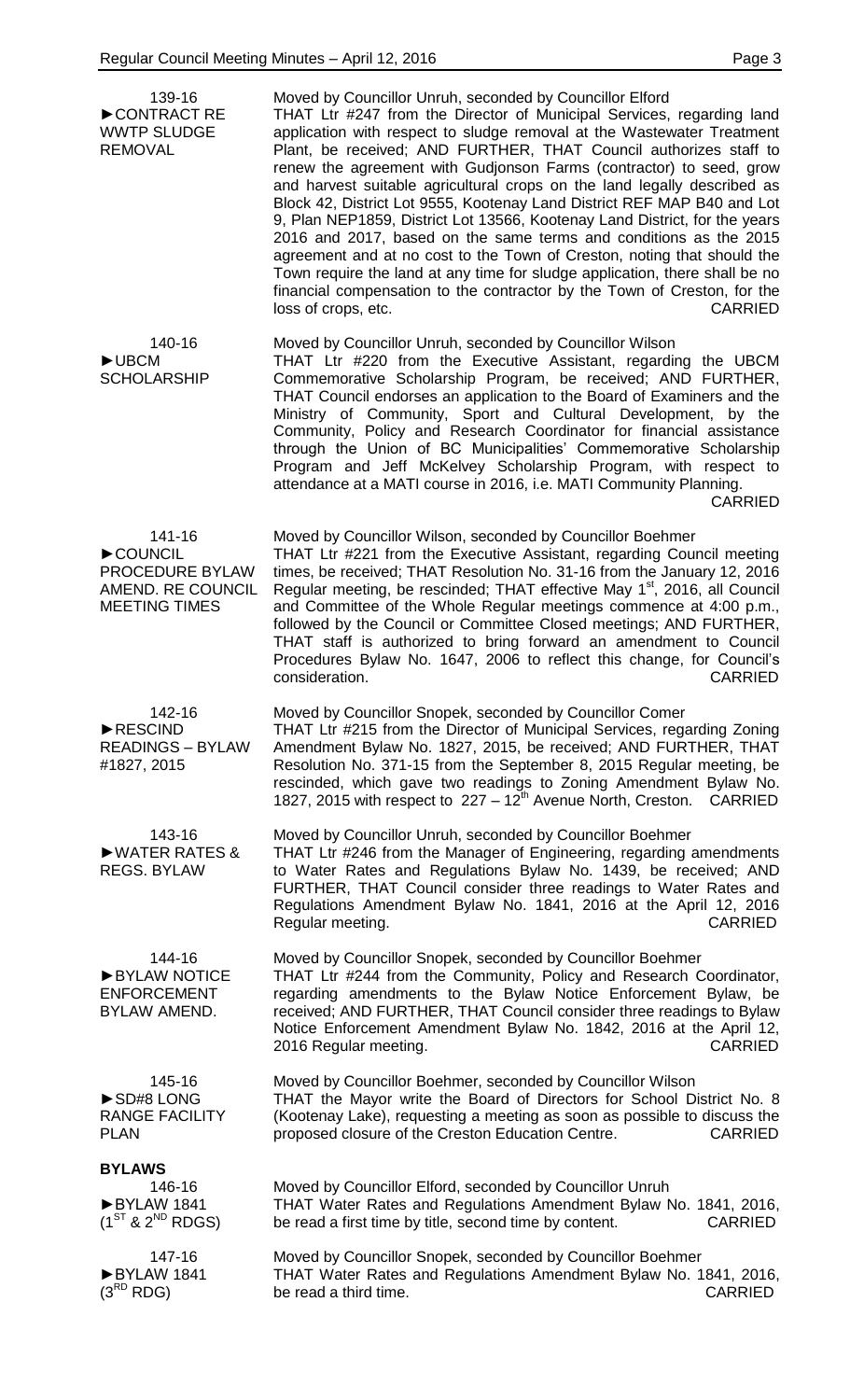| 148-16<br>BYLAW 1842<br>$(1^{ST}$ & $2^{ND}$ RDGS)                                                | Moved by Councillor Boehmer, seconded by Councillor Unruh<br>THAT Bylaw Notice Enforcement Amendment Bylaw No. 1842, 2016, be<br>read a first time by title, second time by content.<br><b>CARRIED</b>                                                                                                                                                                                                                                                                                                                                                                                                                                                |
|---------------------------------------------------------------------------------------------------|-------------------------------------------------------------------------------------------------------------------------------------------------------------------------------------------------------------------------------------------------------------------------------------------------------------------------------------------------------------------------------------------------------------------------------------------------------------------------------------------------------------------------------------------------------------------------------------------------------------------------------------------------------|
| 149-16<br>BYLAW 1842<br>$(3^{RD}$ RDG)                                                            | Moved by Councillor Wilson, seconded by Councillor Boehmer<br>THAT Bylaw Notice Enforcement Amendment Bylaw No. 1842, 2016, be<br>read a third time.<br><b>CARRIED</b>                                                                                                                                                                                                                                                                                                                                                                                                                                                                                |
| 150-16<br>BYLAW 1838<br>$(1^{ST}$ & $2^{ND}$ RDGS)                                                | Moved by Councillor Unruh, seconded by Councillor Elford<br>THAT Five Year Financial Plan (2016 - 2020) Bylaw No. 1838, 2016, be<br>read a first time by title, second time by content.<br><b>CARRIED</b><br><b>OPPOSED: Councillor Boehmer</b>                                                                                                                                                                                                                                                                                                                                                                                                       |
| 151-16<br>BYLAW 1838<br>$(3^{RD}$ RDG)                                                            | Moved by Councillor Wilson, seconded by Councillor Snopek<br>THAT Five Year Financial Plan (2016 - 2020) Bylaw No. 1838, 2016, be<br><b>CARRIED</b><br>read a third time.<br><b>OPPOSED: Councillor Boehmer</b>                                                                                                                                                                                                                                                                                                                                                                                                                                       |
| 152-16<br>STRATEGIC<br>PRIORITIES CHART                                                           | Moved by Councillor Boehmer, seconded by Councillor Unruh<br>THAT the Strategic Priorities Chart, as presented, be referred to the next<br>Council meeting for updating.<br><b>CARRIED</b>                                                                                                                                                                                                                                                                                                                                                                                                                                                            |
| 153-16<br>FOLLOW UP<br><b>ACTION LIST</b>                                                         | Moved by Councillor Boehmer, seconded by Councillor Unruh<br>THAT the Regular Council Meeting Follow-Up Action List, as of March 22,<br><b>CARRIED</b><br>2016, be received.                                                                                                                                                                                                                                                                                                                                                                                                                                                                          |
| <b>NEW BUSINESS</b><br>154-16<br>ELECTORAL<br><b>APPROVAL RE</b><br>ARROW CR.<br><b>BORROWING</b> | Moved by Councillor Boehmer, seconded by Councillor Snopek<br>THAT Ltr #255 from the Director of Finance & Corporate Services,<br>regarding electoral approval for Arrow Creek Phases 5 & 6 borrowing, be<br>received; THAT Council supports the Regional District of Central<br>Kootenay's Build Canada application for Arrow Creek Phases 5 & 6; AND<br>FURTHER, THAT Council agrees to use an Alternate Approval Process to<br>gain electoral assent for the Town of Creston's share of the Regional<br>District of Central Kootenay borrowing to finance the non-grant portion of<br>Phases 5 and 6 of the Arrow Creek project.<br><b>CARRIED</b> |
| <b>REPORTS OF REPS.</b><br>CLR BOEHMER                                                            | Councillor Boehmer reported on his attendance at the Firefighters' Awards<br>Banquet and the Council article he wrote for the Creston Valley Advance.                                                                                                                                                                                                                                                                                                                                                                                                                                                                                                 |
| CLR COMER                                                                                         | Councillor Comer reported on her attendance at a Community Advisory<br>Committee for youth meeting, conducting an interview with Juice FM<br>Radio, serving as a judge for the Heritage Fair and being present for the<br>bike awards on behalf of the Creston Valley Spirit Committee for 2015.                                                                                                                                                                                                                                                                                                                                                      |
| CLR ELFORD                                                                                        | Councillor Elford reported on his attendance at the First Nations<br>Community to Community Forum in Cranbrook and the Firefighters'<br>Awards Banquet.                                                                                                                                                                                                                                                                                                                                                                                                                                                                                               |
| CLR SNOPEK                                                                                        | Councillor Snopek reported on his attendance at the Firefighters' Awards<br>Banquet.                                                                                                                                                                                                                                                                                                                                                                                                                                                                                                                                                                  |
| CLR UNRUH                                                                                         | Councillor Unruh reported on her attendance at the Creston Library Annual<br>General Meeting, a School District No. 8 Facilities meeting and the<br>Firefighters' Awards Banquet.                                                                                                                                                                                                                                                                                                                                                                                                                                                                     |
| CLR WILSON                                                                                        | Councillor Wilson reported on her attendance at the Firefighters' Awards<br>Banquet.                                                                                                                                                                                                                                                                                                                                                                                                                                                                                                                                                                  |
| MAYOR TOYOTA                                                                                      | Mayor Toyota reported on his attendance at a UBCM Police meeting, a<br>Destination BC meeting, a Municipal Finance Authority meeting, a meeting<br>with the Ministry of Transportation & Infrastructure, a Community<br>Development Fund meeting, a School District No. 8 Facilities meeting, a<br>Creston Valley Services Committee meeting, a Library Board meeting, a<br>Creston Valley Wildlife Management Area Interpretive Centre meeting,<br>judging for the Heritage Fair, the Firefighters' Awards Banquet and an<br>award for Starla Ek at the School District No. 8 Bus Garage.                                                            |
| STAFF REPORTS                                                                                     | Members of staff provided verbal reports on key issues and projects<br>currently being addressed by the various Departments.                                                                                                                                                                                                                                                                                                                                                                                                                                                                                                                          |